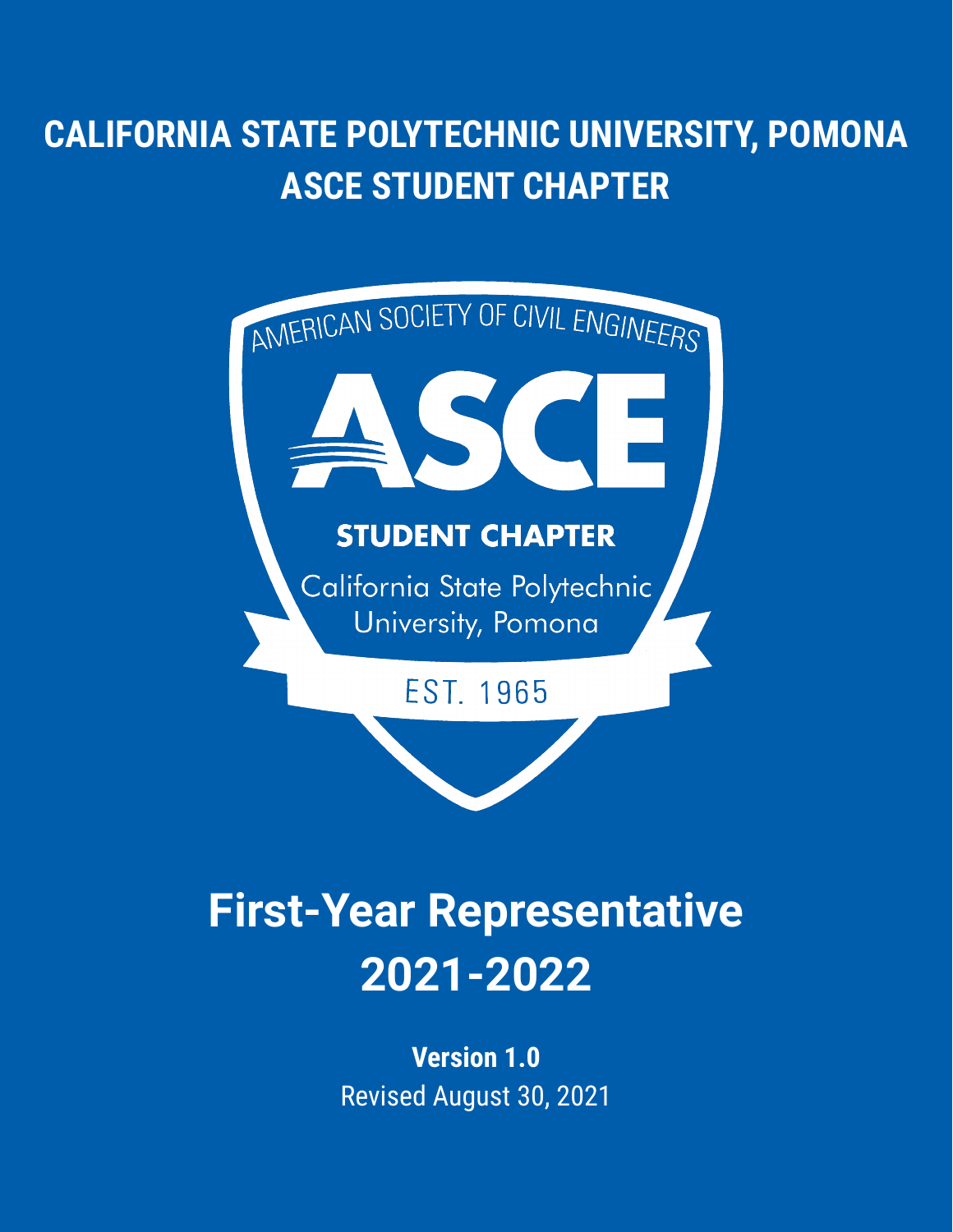

3801 West Temple Avenue, Pomona, CA 91768 [www.cppasce.org](http://www.cppasce.org) | [calpolypomonaasce@gmail.com](mailto:calpolypomonaasce@gmail.com)

### **First Year Representative Application 2021-2022 Prospective Officer Information**

#### **Introduction**

Thank you for your interest in the First-Year Representative position. This unique opportunity will allow you to develop yourself in many ways, in addition to providing a great service to your fellow classmates. Our ASCE Student Chapter is one of the strongest in the nation. This is only made possible through the hard work and support of our members, officers, faculty and department. Opportunities like this do not present themselves often and the experience of being on the CPP ASCE Officer Board is very fulfilling. Please read and complete the following information thoroughly.

#### **First-Year Representative Duties**

The First-Year Representative will attend all Officer and General Meetings. Your focus will be to recruit fellow classmates to attend and participate in ASCE events and programs. This position is to serve as an opportunity for first-year transfers and freshmen to gain valuable exposure to the way the CPP ASCE Student Chapter functions and operates. This position will help provide tools that will further increase involvement with CPP ASCE. Tentative duties and desired leadership traits include, but are not limited to the following:

- Arrive to all meetings on time (*punctual*)
- Publicize and promote ASCE events with non-members and classmates (*public speaking)*
- Commitment to ASCE duties (*dedication*)
- Desire to gain leadership experience (*goal-oriented*)
- Learn all officer position duties and assist as needed (*open-minded)*

#### **Submission Guidelines**

#### Application, Questionnaire, and Resume

Applications are due in PDF format and are to be submitted via email to the CPP ASCE President, Maryn Santiago, at [cppasce.president@gmail.com](mailto:cppasce.president@gmail.com) by **5:00 PM on Thursday, September 23, 2021**. Please title your application and email subject line "ASCE Officer Application - FirstName LastName". *Late/incomplete applications will not be accepted.*

#### Unofficial Transcripts

Unofficial Transcripts are due in PDF format and are to be submitted via email to the Faculty Advisor, Dr. Seema C. Shah-Fairbank, at [shahfairbank@cpp.edu](mailto:shahfairbank@cpp.edu) by **5:00 PM on Thursday, September 23, 2021.** Please title your transcript and email subject line "ASCE Unofficial Transcript - FirstName LastName". *Late transcripts will not be accepted.*

#### Interview

If selected, you will be interviewed by our First-Year Representative Application Committee on **Saturday, September 25, 2021**. Please maintain availability on this day as times are to be determined.

#### **Closing**

*I highly encourage you to apply and put forth your full effort as selection could become very competitive.* Becoming an ASCE Officer will benefit you in many ways and I look forward to reading your application.

Respectfully,

Maryn Santiago, S.M.ASCE ASCE Student Chapter President California State Polytechnic University, Pomona

Cal Poly Pomona ASCE Student Chapter | 3801 West Temple Avenue | Pomona, CA 91768 [www.cppasce.org](http://www.cppasce.org) | [calpolypomonaasce@gmail.com](mailto:calpolypomonaasce@gmail.com) | [@CPPASCE](https://www.instagram.com/cppasce/)